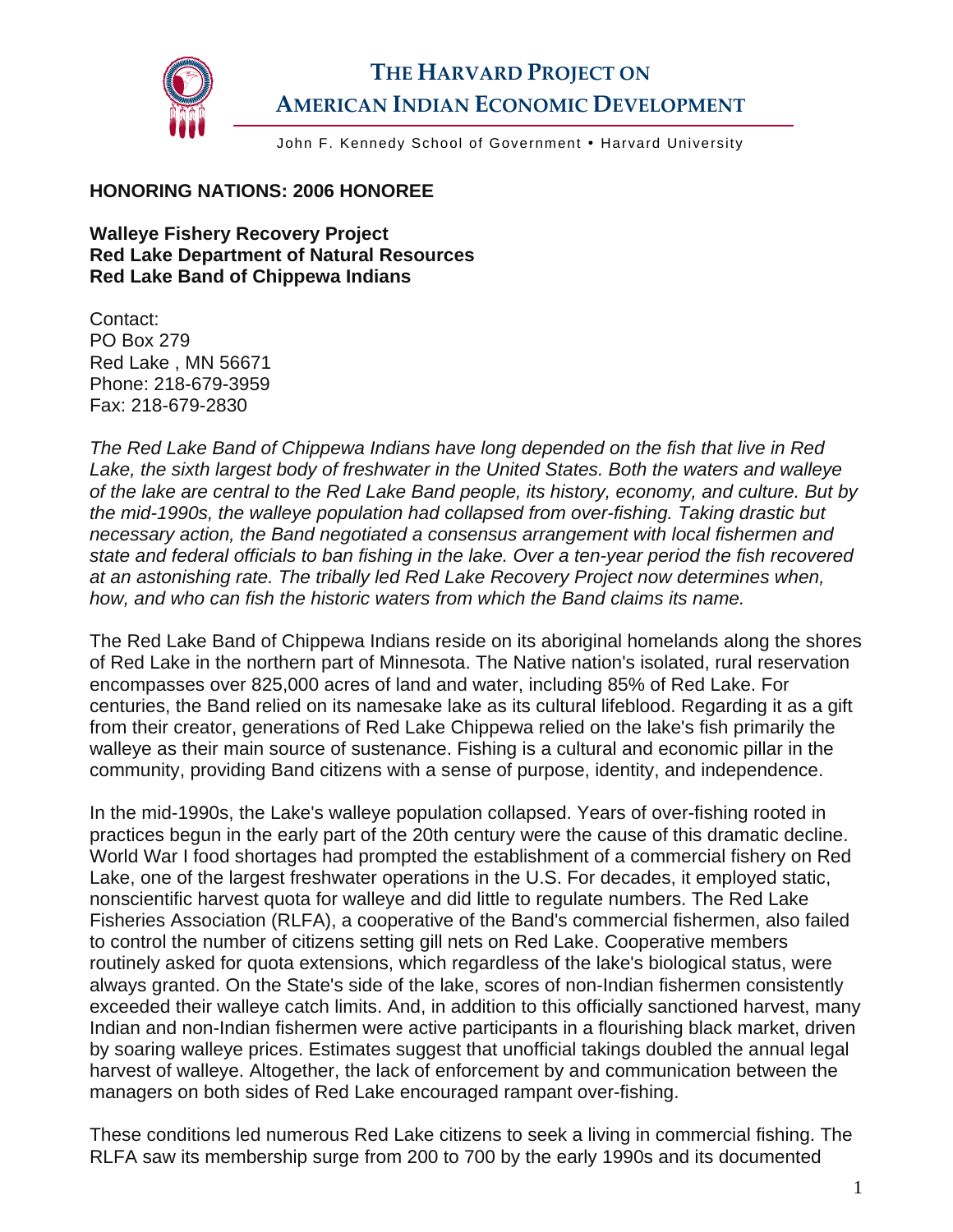annual harvest top out at 950,000 pounds. By 1996, however, the RLFA harvested only 15,000 pounds. The Red Lake walleye had been pushed to the brink of extinction.

Witnessing the rapid decline of the walleye, the Red Lake Band government responded with a multi-pronged plan that included scientific study, state-of-the-art data collection, monitoring, and analysis. The plan also involved collaboration with the RLFA to end tribal citizen walleye fishing until the fish stock could recover. To decrease non-Indian harvests, the Band entered into formal agreements with the State. These efforts were supported by enforcement strategies to ensure compliance.

The Chippewa fishermen made the ultimate sacrifice to save the walleye. In 1997, in response to evidence presented by the tribal government about the future of fishing on Red Lake, the RLFA voted by an overwhelming margin to discontinue all commercial gill net fishing. The fishermen agreed that giving up their livelihoods in the short term which they did even in the absence of subsidies was the only way to save the walleye. If they continued fishing, they would lose not only this cultural resource but also any future income. A year later, the Band prohibited all subsistence fishing by hook and line. Having lost their main source of income, many fishermen were forced to look elsewhere for work, selling their boats and gear.

The Band's significant investment in generating scientific data about the Lake's biological health provided its fishermen with the necessary background to make informed decisions. The investment also empowered the tribe to take this message to non-tribal governments. At first, the State of Minnesota was uncooperative, since the Band's jurisdiction extended to only 85% of the lake. But, being certain of its methods and scientific conclusions, the Band knew the walleye population was in trouble. The tribe recognized that in order to establish sustainability it needed to approach the lake as a single, whole ecosystem as opposed to two bodies of water separated by a jurisdiction line. The Band again approached the State, even though there was no pre-existing relationship, and proposed a fish restoration partnership.

Dialogue with Minnesota's Department of Natural Resources followed, and a historic agreement was signed in 1999. Working in conjunction with the Band's established natural resource policies, the intergovernmental agreement prohibited walleye fishing in Red Lake's state waters, mandated strict regulation of the moratorium on both sides of the lake, and established a multi-partner technical committee to develop and manage the walleye recovery effort. The technical committee is composed of scientists from the Band, State, Bureau of Indian Affairs, and the University of Minnesota. Relying on mutual respect, shared science, and consensus decision-making, the committee aggressively implemented an unprecedented restoration plan that incorporated massive fry stockings; stringent enforcement of the fishing ban; and comprehensive data collection to track the quantity, maturity, diversity, and natural reproduction capability of the walleye population. In a true demonstration of cooperation, the Band and the State agreed to equally share the cost of the restoration.

The partnership with Minnesota did not stop at recovery. While the agreement was set for ten years, there are renewal opportunities. The agreement specifically spells out the importance of future management of walleye on a sustainable basis. The technical committee will continue to meet on a regular basis and fishery assessments will be conducted indefinitely. The solid working relationship of the technical committee has helped break down barriers between the Band and the State. Both are committed to a common goal to do the right thing for a natural resource that benefits all.

Many experts, citing the failure of past walleye recovery projects, doubted the effort could